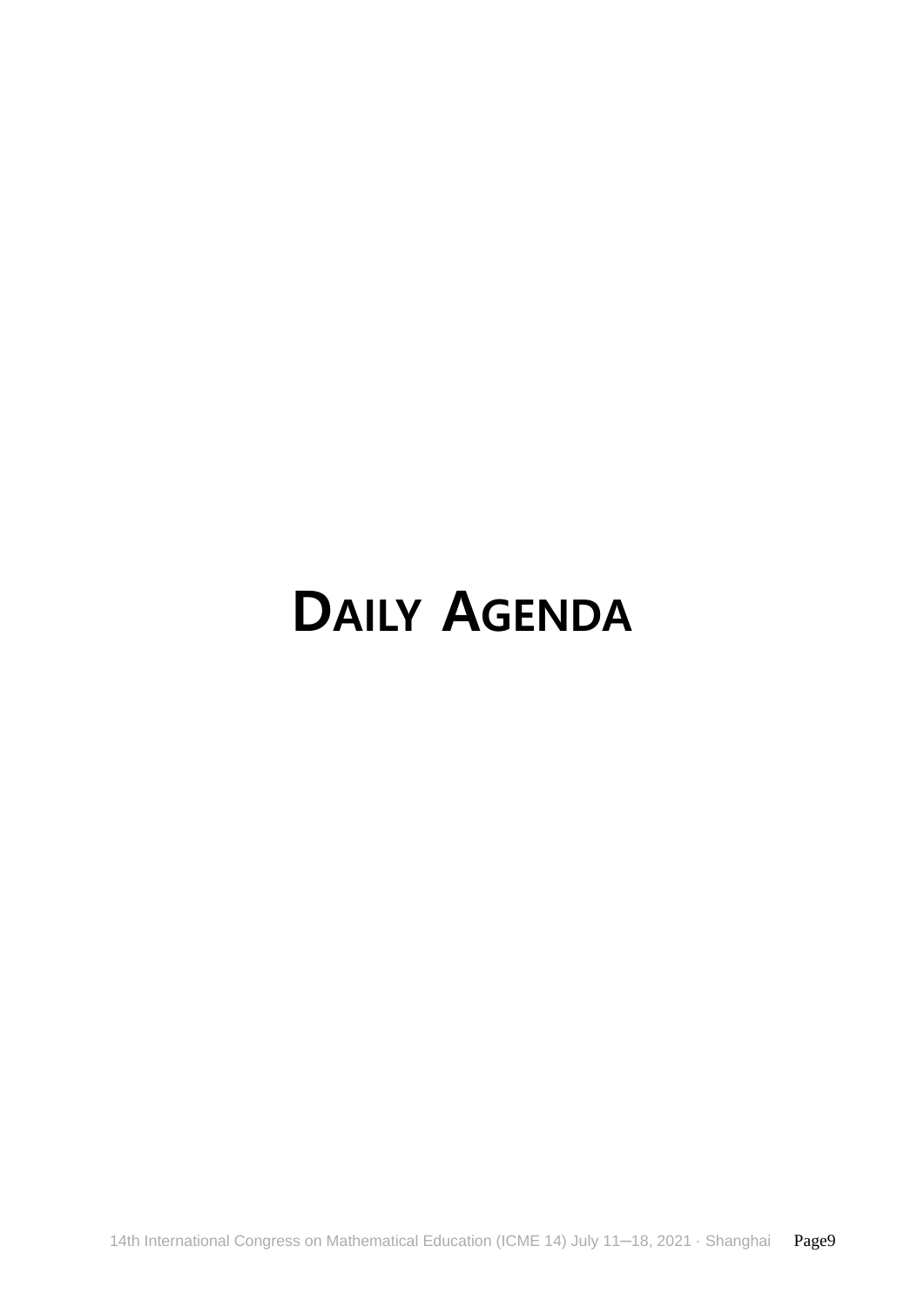#### **Abbreviations of Various Activities:**

**PL: Plenary Lectures PP:** Plenary Panels **AW:** Lectures of Awardees **ST:** Survey Team **IL:** Invited Lectures **IS:** ICMI Studies **AO:** ICMI Affiliate Organizations **NP:** National Presentations **TA:** Thematic Afternoon **TSG:** Topic Study Groups **DG:** Discussion Group **WS:** Workshop **ECRD:** Early Career Researcher Day **CAP:** Chinese Art and Culture Performance

For the abbreviations of locations, please refer to Page 7- Congress Venue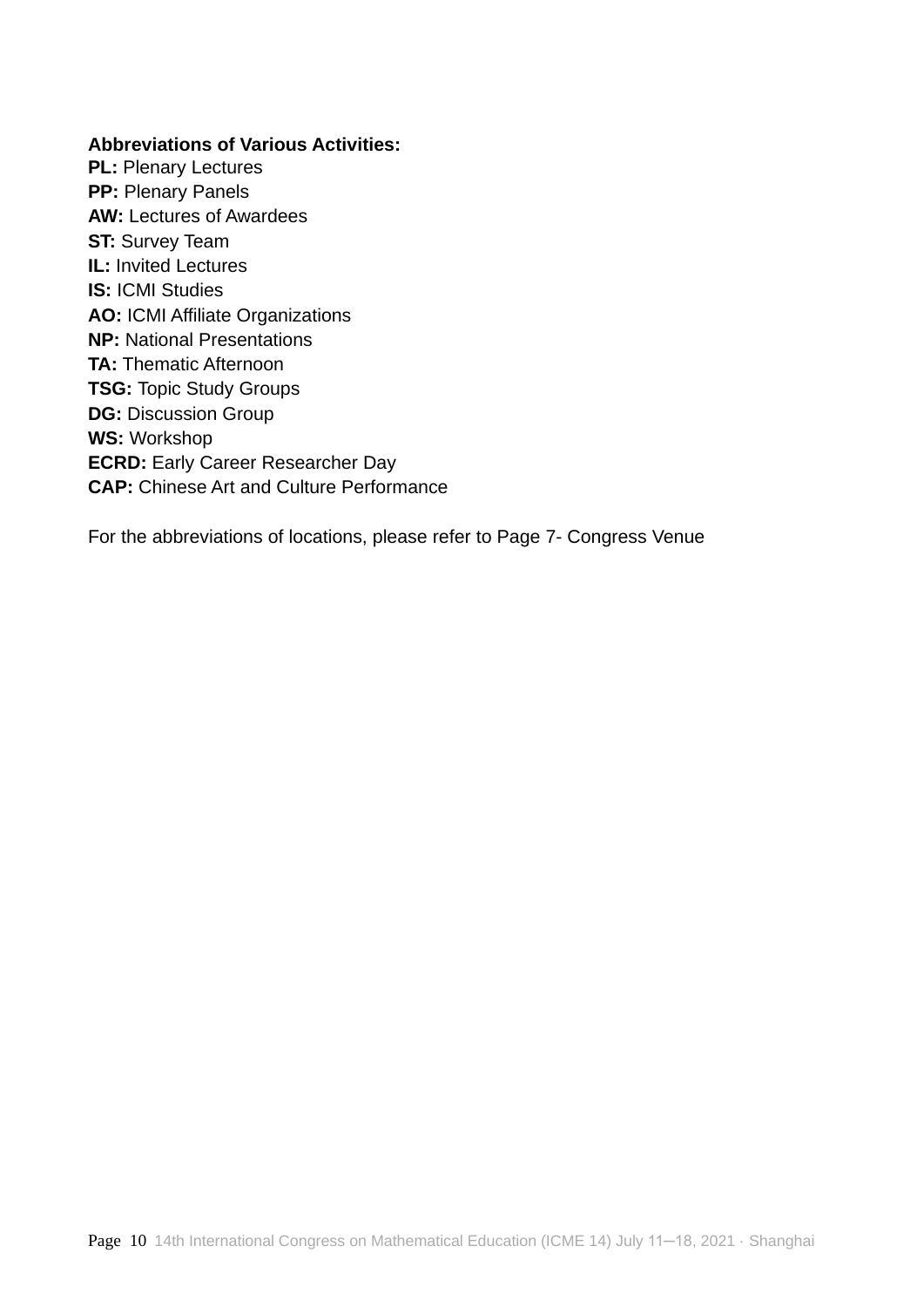| Location                | $13:30 - 19:30$<br>19:30-21:30 |  |                                     |                          |  |
|-------------------------|--------------------------------|--|-------------------------------------|--------------------------|--|
| $\overline{G1}$         |                                |  | Registration/Helpdesk (13:30-21:30) |                          |  |
| <b>Dinning Hall</b>     |                                |  |                                     | <b>Welcome Reception</b> |  |
| G2                      |                                |  |                                     |                          |  |
| $\mathbf A$             |                                |  |                                     |                          |  |
| $\overline{\mathbf{S}}$ |                                |  |                                     |                          |  |
| <b>T225</b>             |                                |  |                                     |                          |  |
| T219                    |                                |  |                                     |                          |  |
| <b>T223</b>             |                                |  |                                     |                          |  |
| <b>T319</b>             |                                |  |                                     |                          |  |
| <b>T323</b>             |                                |  |                                     |                          |  |
| T419                    |                                |  |                                     |                          |  |
| <b>T423</b>             |                                |  |                                     |                          |  |
| <b>T519</b>             |                                |  |                                     |                          |  |
| <b>T523</b>             |                                |  |                                     |                          |  |
| <b>T116</b>             |                                |  |                                     |                          |  |
| <b>T218</b>             |                                |  |                                     |                          |  |
| <b>T316</b>             |                                |  |                                     |                          |  |
| <b>T418</b>             |                                |  |                                     |                          |  |
| <b>T120</b>             |                                |  |                                     |                          |  |
| <b>T124</b>             |                                |  |                                     |                          |  |
| <b>T128</b>             |                                |  |                                     |                          |  |
| <b>T132</b>             |                                |  |                                     |                          |  |
| <b>T222</b>             |                                |  |                                     |                          |  |
| <b>T226</b>             |                                |  |                                     |                          |  |
| <b>T230</b>             |                                |  |                                     |                          |  |
| T234                    |                                |  |                                     |                          |  |
| <b>T302</b>             |                                |  |                                     |                          |  |
| <b>T305</b>             |                                |  |                                     |                          |  |
| <b>T306</b>             |                                |  |                                     |                          |  |
| <b>T309</b>             |                                |  |                                     |                          |  |
| <b>T313</b>             |                                |  |                                     |                          |  |
| <b>T202</b>             |                                |  |                                     |                          |  |
| <b>T205</b>             |                                |  |                                     |                          |  |
| <b>T206</b>             |                                |  |                                     |                          |  |
| <b>T209</b>             |                                |  |                                     |                          |  |
| <b>T210</b>             |                                |  |                                     |                          |  |
| <b>T213</b>             |                                |  |                                     |                          |  |
| <b>T102</b>             |                                |  |                                     |                          |  |
| <b>T105</b>             |                                |  |                                     |                          |  |
| W201                    |                                |  |                                     |                          |  |
| W215                    |                                |  |                                     |                          |  |
| W301                    |                                |  |                                     |                          |  |
| W315                    |                                |  |                                     |                          |  |
| W203                    |                                |  |                                     |                          |  |
| W211                    |                                |  |                                     |                          |  |
| W303                    |                                |  |                                     |                          |  |
| W313                    |                                |  |                                     |                          |  |
| W107                    |                                |  |                                     |                          |  |
| W101<br><b>W111</b>     |                                |  |                                     |                          |  |
|                         |                                |  |                                     |                          |  |

# ICME-14 Daily Agenda: July 11, 2021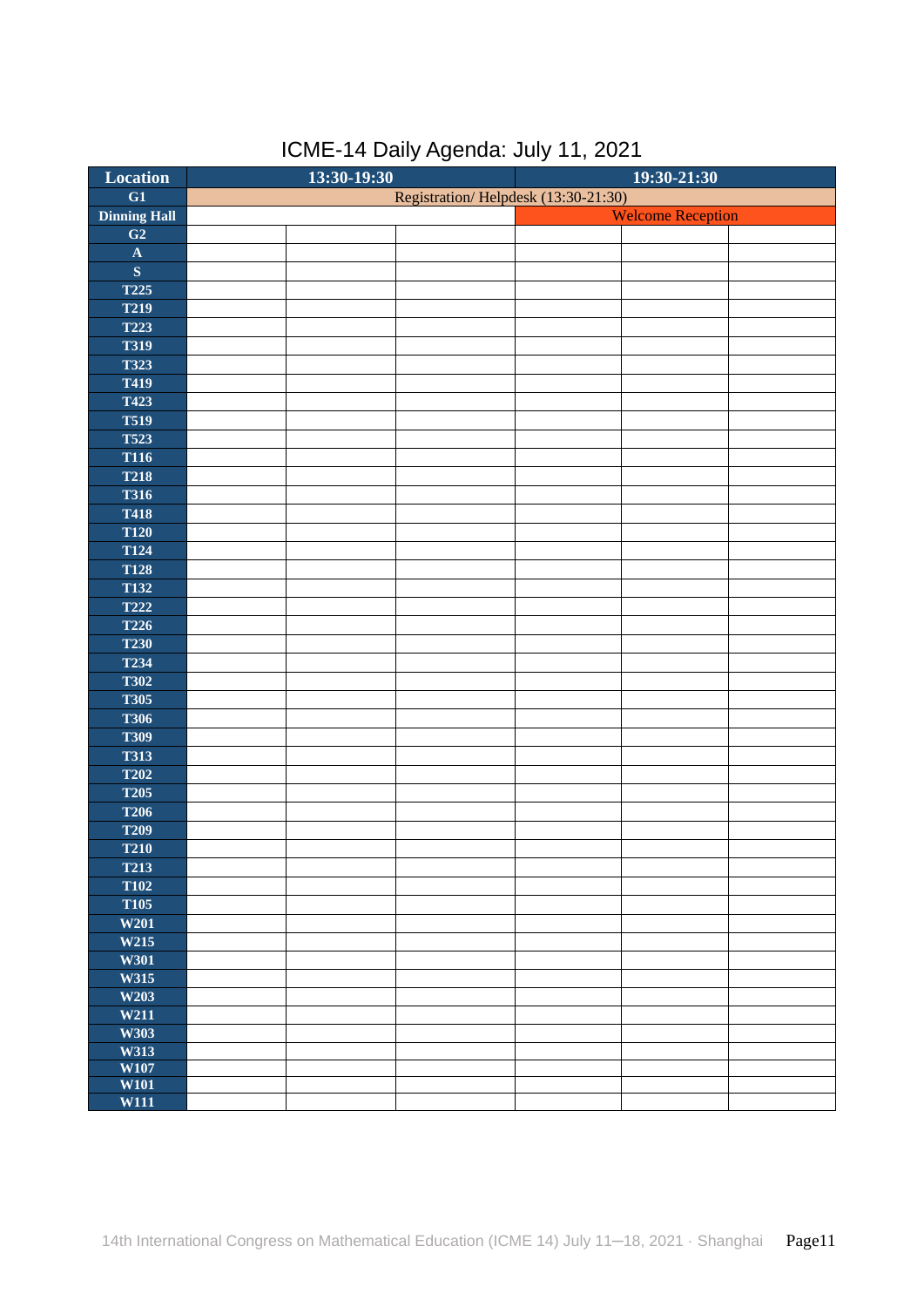| Location                | $8:30-12:00$     | $13:30-15:15$       | $15:45 - 16:30$ $16:30 - 18:00$    |                   | $\overline{19:30-21:30}$ | $22:00 - 23:00$        |
|-------------------------|------------------|---------------------|------------------------------------|-------------------|--------------------------|------------------------|
| G1                      |                  |                     | Registration/Helpdesk (7:30-23:30) |                   |                          |                        |
| G <sub>2</sub>          |                  |                     |                                    |                   | Opening<br>Ceremony      | PL (Cédric<br>Villani) |
| $\mathbf A$             |                  |                     |                                    |                   |                          |                        |
| $\overline{\mathbf{S}}$ |                  |                     |                                    |                   |                          |                        |
| <b>T225</b>             |                  |                     |                                    |                   |                          |                        |
| <b>T219</b>             |                  |                     |                                    |                   |                          |                        |
| <b>T223</b>             |                  |                     |                                    |                   |                          |                        |
| <b>T319</b>             |                  |                     |                                    |                   |                          |                        |
|                         |                  |                     |                                    |                   |                          |                        |
| <b>T323</b>             |                  |                     |                                    |                   |                          |                        |
| T419                    |                  |                     |                                    |                   |                          |                        |
| T423                    |                  |                     |                                    |                   |                          |                        |
| <b>T519</b>             |                  |                     |                                    |                   |                          |                        |
| <b>T523</b>             |                  |                     |                                    |                   |                          |                        |
| <b>T116</b>             |                  |                     |                                    |                   |                          |                        |
| <b>T218</b>             |                  |                     |                                    |                   |                          |                        |
| <b>T316</b>             |                  |                     |                                    |                   |                          |                        |
| <b>T418</b>             |                  |                     |                                    |                   |                          |                        |
| <b>T120</b>             |                  |                     |                                    |                   |                          |                        |
| <b>T124</b>             |                  |                     |                                    |                   |                          |                        |
| <b>T128</b>             |                  |                     |                                    |                   |                          |                        |
| <b>T132</b>             |                  |                     |                                    |                   |                          |                        |
| <b>T222</b>             |                  |                     |                                    |                   |                          |                        |
| <b>T226</b>             |                  |                     |                                    |                   |                          |                        |
| <b>T230</b>             |                  |                     |                                    |                   |                          |                        |
| <b>T234</b>             |                  |                     |                                    |                   |                          |                        |
| <b>T302</b>             |                  |                     |                                    |                   |                          |                        |
| <b>T305</b>             |                  |                     |                                    |                   |                          |                        |
| <b>T306</b>             |                  |                     |                                    |                   |                          |                        |
| <b>T309</b>             |                  |                     |                                    |                   |                          |                        |
| <b>T313</b>             |                  |                     |                                    |                   |                          |                        |
| <b>T202</b>             |                  |                     |                                    |                   |                          |                        |
| <b>T205</b>             |                  |                     |                                    |                   |                          |                        |
| <b>T206</b>             |                  |                     |                                    |                   |                          |                        |
| <b>T209</b>             |                  |                     |                                    |                   |                          |                        |
| <b>T210</b>             |                  |                     |                                    |                   |                          |                        |
|                         |                  |                     |                                    |                   |                          |                        |
| <b>T213</b>             |                  |                     |                                    |                   |                          |                        |
| <b>T102</b>             |                  |                     |                                    |                   |                          |                        |
| <b>T105</b>             |                  | <b>ECRD</b> Plenary |                                    | <b>ECRD</b> Panel |                          |                        |
| W201                    | <b>ECRD WS 1</b> | Session             | <b>ECRD</b> Discussion 1           | Discussion        |                          |                        |
| W215                    | <b>ECRD WS 2</b> |                     | <b>ECRD</b> Discussion 2           |                   |                          |                        |
| W301                    | <b>ECRD WS 3</b> |                     | <b>ECRD</b> Discussion 3           |                   |                          |                        |
| W315                    | <b>ECRD WS 4</b> |                     | <b>ECRD</b> Discussion 4           |                   |                          |                        |
| W203                    | <b>ECRD WS 5</b> |                     | <b>ECRD</b> Discussion 5           |                   |                          |                        |
| W211                    | <b>ECRD WS 6</b> |                     | <b>ECRD</b> Discussion 6           |                   |                          |                        |
| W303                    | <b>ECRD WS 7</b> |                     | <b>ECRD</b> Discussion 7           |                   |                          |                        |
| W313                    | <b>ECRD WS 8</b> |                     |                                    |                   |                          |                        |
| W107                    | ECRD WS 9        |                     |                                    |                   |                          |                        |
| W101                    |                  |                     |                                    |                   |                          |                        |
| W111                    |                  |                     |                                    |                   |                          |                        |

## ICME-14 Daily Agenda: July 12, 2021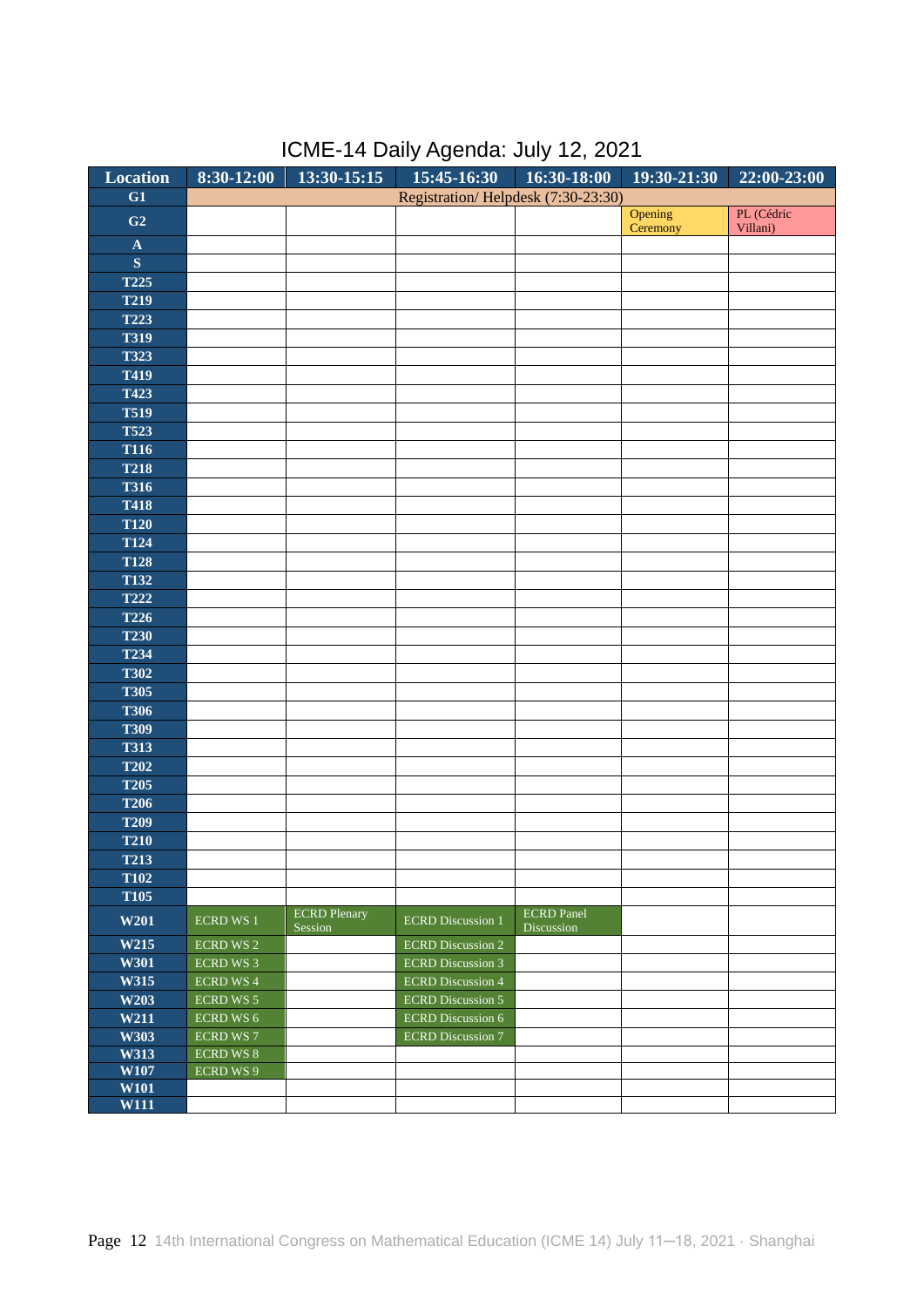| ICME-14 Daily Agenda: July 13, 2021 |  |  |  |
|-------------------------------------|--|--|--|
|-------------------------------------|--|--|--|

| <b>Location</b> | 14:30-16:30      | 17:00-18:00      | 19:30-21:00                         | $21:30 - 23:00$        |
|-----------------|------------------|------------------|-------------------------------------|------------------------|
| G1              |                  |                  | Registration/Helpdesk (13:00-21:30) |                        |
| G2              |                  | PL (Lingyuan Gu) |                                     | <b>Plenary Panel 1</b> |
| $\mathbf{A}$    |                  |                  |                                     |                        |
| ${\bf S}$       |                  |                  |                                     |                        |
| <b>T225</b>     | <b>TSG 17</b>    |                  | <b>TSG 18</b>                       |                        |
| <b>T219</b>     | <b>TSG 22</b>    |                  | <b>TSG 22</b>                       |                        |
| <b>T223</b>     | <b>TSG 25</b>    |                  | <b>TSG 16</b>                       |                        |
| <b>T319</b>     | <b>TSG 55</b>    |                  | <b>TSG 28</b>                       |                        |
| <b>T323</b>     | <b>TSG 33</b>    |                  | <b>TSG 54</b>                       |                        |
| T419            | <b>TSG 37</b>    |                  | <b>TSG 38</b>                       |                        |
| T423            | <b>TSG 27</b>    |                  | <b>TSG 12</b>                       |                        |
| <b>T519</b>     | <b>TSG 59</b>    |                  | <b>TSG 34</b>                       |                        |
| <b>T523</b>     | TSG 9            |                  | <b>TSG 52</b>                       |                        |
| <b>T116</b>     | <b>TSG 31</b>    |                  | TSG <sub>2</sub>                    |                        |
| <b>T218</b>     | TSG 5            |                  | TSG <sub>4</sub>                    |                        |
| <b>T316</b>     | <b>TSG 35</b>    |                  | <b>TSG 26</b>                       |                        |
| <b>T418</b>     | <b>TSG 23</b>    |                  | <b>TSG 30</b>                       |                        |
| <b>T120</b>     | $TSG$ $7$        |                  | TSG 8                               |                        |
| <b>T124</b>     | <b>TSG 49</b>    |                  | <b>TSG 14</b>                       |                        |
| <b>T128</b>     | <b>TSG 57</b>    |                  | <b>TSG 58</b>                       |                        |
| T132            |                  |                  |                                     |                        |
| <b>T222</b>     | <b>TSG 53</b>    |                  |                                     |                        |
| T226            | <b>TSG 28</b>    |                  | <b>TSG 23</b>                       |                        |
| <b>T230</b>     | <b>TSG 18</b>    |                  | TSG <sub>5</sub>                    |                        |
| T234            |                  |                  | TSG 9                               |                        |
| <b>T302</b>     |                  |                  |                                     |                        |
| <b>T305</b>     |                  |                  |                                     |                        |
| <b>T306</b>     |                  |                  |                                     |                        |
| <b>T309</b>     |                  |                  |                                     |                        |
| <b>T313</b>     |                  |                  |                                     |                        |
| <b>T202</b>     |                  |                  |                                     |                        |
| <b>T205</b>     | <b>TSG 45</b>    |                  | <b>TSG 60</b>                       |                        |
| <b>T206</b>     |                  |                  | <b>TSG 62</b>                       |                        |
| <b>T209</b>     | <b>TSG 51</b>    |                  |                                     |                        |
| <b>T210</b>     |                  |                  |                                     |                        |
| <b>T213</b>     |                  |                  | <b>TSG 50</b>                       |                        |
| <b>T102</b>     |                  |                  |                                     |                        |
| <b>T105</b>     |                  |                  |                                     |                        |
| W201            | TSG <sub>1</sub> |                  | <b>TSG 36</b>                       |                        |
| W215            | <b>TSG 13</b>    |                  | <b>TSG 42</b>                       |                        |
| W301            | <b>TSG 29</b>    |                  | TSG <sub>6</sub>                    |                        |
| W315            | <b>TSG 41</b>    |                  | <b>TSG 20</b>                       |                        |
| W203            | <b>TSG 11</b>    |                  | <b>TSG 56</b>                       |                        |
| W211            | TSG <sub>3</sub> |                  | <b>TSG 44</b>                       |                        |
| W303            | <b>TSG 19</b>    |                  | <b>TSG 32</b>                       |                        |
| W313            | <b>TSG 39</b>    |                  | <b>TSG 40</b>                       |                        |
| W107            | <b>TSG 15</b>    |                  | <b>TSG 10</b>                       |                        |
| W101            | <b>TSG 47</b>    |                  | <b>TSG 46</b>                       |                        |
| W111            | <b>TSG 61</b>    |                  | <b>TSG 24</b>                       |                        |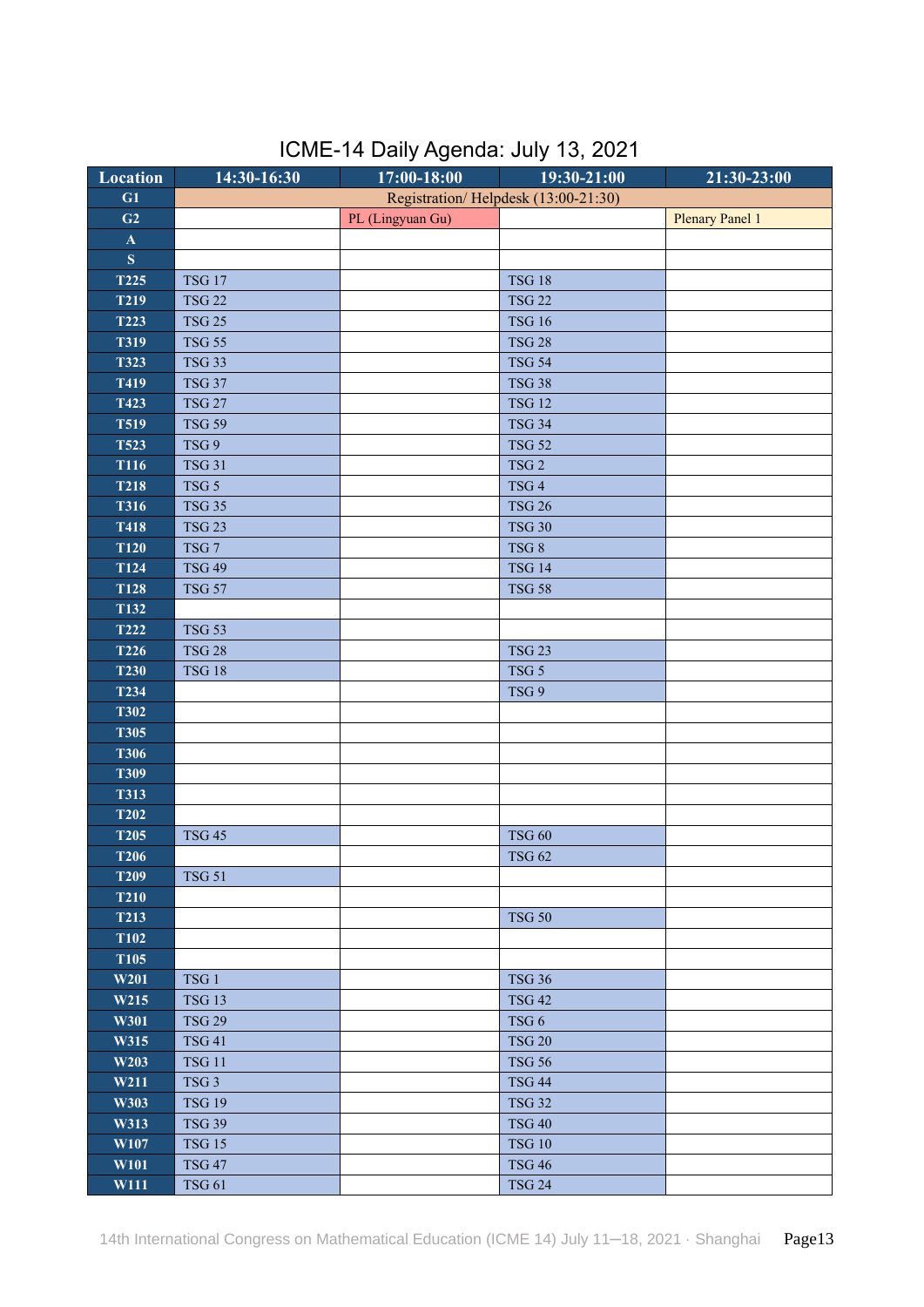| ICME-14 Daily Agenda: July 14, 2021 |  |  |  |  |
|-------------------------------------|--|--|--|--|
|-------------------------------------|--|--|--|--|

| <b>Location</b> | 14:30-15:30             | 16:00-18:00                         | 19:30-21:00      | 21:30-23:00     |
|-----------------|-------------------------|-------------------------------------|------------------|-----------------|
| G1              |                         | Registration/Helpdesk (13:00-21:30) |                  |                 |
| G <sub>2</sub>  | AW (Gert Schubring)     |                                     |                  |                 |
| $\mathbf{A}$    | AW (Tommy Dreyfus)      |                                     |                  |                 |
| S               | AW (Terezinha Nunes)    | <b>ICMI</b> Studies                 |                  |                 |
| T225            | AW (Trena L. Wilkerson) | NP (Andean Region)                  | <b>TSG 17</b>    | <b>WS 25</b>    |
| <b>T219</b>     | AW (Deborah Ball)       | NP (France)                         | <b>TSG 16</b>    | <b>WS 24</b>    |
| T223            |                         | NP (Hungary)                        | <b>TSG 25</b>    | <b>WS 23</b>    |
| <b>T319</b>     |                         | NP (Sweden)                         | <b>TSG 55</b>    | <b>WS 22</b>    |
| <b>T323</b>     |                         | AO (ERME)                           | <b>TSG 33</b>    | <b>WS 21</b>    |
| T419            |                         | AO (CIEAEM)                         | <b>TSG 37</b>    | WS 1            |
| T423            |                         | AO (HPM)                            | <b>TSG 27</b>    | <b>WS 2</b>     |
| <b>T519</b>     |                         | AO (ICTMA)                          | <b>TSG 59</b>    | WS <sub>3</sub> |
| <b>T523</b>     |                         | AO (ISDDE)                          | TSG 9            | WS <sub>4</sub> |
| <b>T116</b>     |                         | AO (IOWME)                          | <b>TSG 31</b>    | WS <sub>5</sub> |
| <b>T218</b>     |                         | AO (MCG)                            | TSG <sub>4</sub> | WS <sub>6</sub> |
| <b>T316</b>     |                         | AO (PME)                            | <b>TSG 35</b>    | WS <sub>7</sub> |
| <b>T418</b>     |                         |                                     | <b>TSG 23</b>    | <b>WS 8</b>     |
| <b>T120</b>     |                         | AO (AFRICM)                         | TSG <sub>7</sub> | <b>WS9</b>      |
| <b>T124</b>     |                         | AO (CIBEM)                          | <b>TSG 49</b>    | <b>WS 10</b>    |
| <b>T128</b>     |                         | AO (MERGA)                          | <b>TSG 57</b>    | <b>WS 11</b>    |
| <b>T132</b>     |                         |                                     |                  | <b>WS 12</b>    |
| <b>T222</b>     |                         |                                     | <b>TSG 53</b>    | <b>WS 13</b>    |
| <b>T226</b>     |                         |                                     | TSG <sub>2</sub> | <b>WS 14</b>    |
| <b>T230</b>     |                         |                                     | TSG <sub>5</sub> | <b>WS15</b>     |
| T234            |                         |                                     | <b>TSG 12</b>    | <b>WS16</b>     |
| <b>T302</b>     |                         |                                     |                  | <b>WS 17</b>    |
| <b>T305</b>     |                         |                                     |                  | <b>WS 18</b>    |
| <b>T306</b>     |                         |                                     |                  | <b>WS 19</b>    |
| <b>T309</b>     |                         |                                     |                  | <b>WS 20</b>    |
| <b>T313</b>     |                         |                                     |                  | <b>WS 26</b>    |
| <b>T202</b>     |                         |                                     |                  | <b>WS 27</b>    |
| <b>T205</b>     |                         |                                     | <b>TSG 45</b>    | DG <sub>1</sub> |
| <b>T206</b>     |                         |                                     | <b>TSG 21</b>    | $DG2$           |
| <b>T209</b>     |                         |                                     | <b>TSG 51</b>    | DG <sub>3</sub> |
| <b>T210</b>     |                         |                                     |                  |                 |
| <b>T213</b>     |                         |                                     | <b>TSG 43</b>    | DG <sub>4</sub> |
| <b>T102</b>     |                         |                                     |                  |                 |
| <b>T105</b>     |                         |                                     |                  | <b>DG</b> 15    |
| W201            |                         |                                     | TSG <sub>1</sub> | DG8             |
| W215            |                         |                                     | <b>TSG 13</b>    | DG <sub>5</sub> |
| W301            |                         |                                     | <b>TSG 29</b>    | <b>DG 14</b>    |
| W315            |                         |                                     | <b>TSG 41</b>    | DG <sub>7</sub> |
| W203            |                         |                                     | <b>TSG 11</b>    | DG <sub>9</sub> |
| W211            |                         |                                     | TSG <sub>3</sub> | <b>DG 10</b>    |
| W303            |                         |                                     | <b>TSG 19</b>    | <b>DG</b> 11    |
| W313            |                         |                                     | <b>TSG 39</b>    | <b>DG</b> 12    |
| W107            |                         |                                     | <b>TSG 15</b>    |                 |
| W101            |                         |                                     | <b>TSG 47</b>    | <b>DG 13</b>    |
| W111            |                         |                                     | <b>TSG 61</b>    | DG 6            |

Page 14 14th International Congress on Mathematical Education (ICME 14) July 11-18, 2021 · Shanghai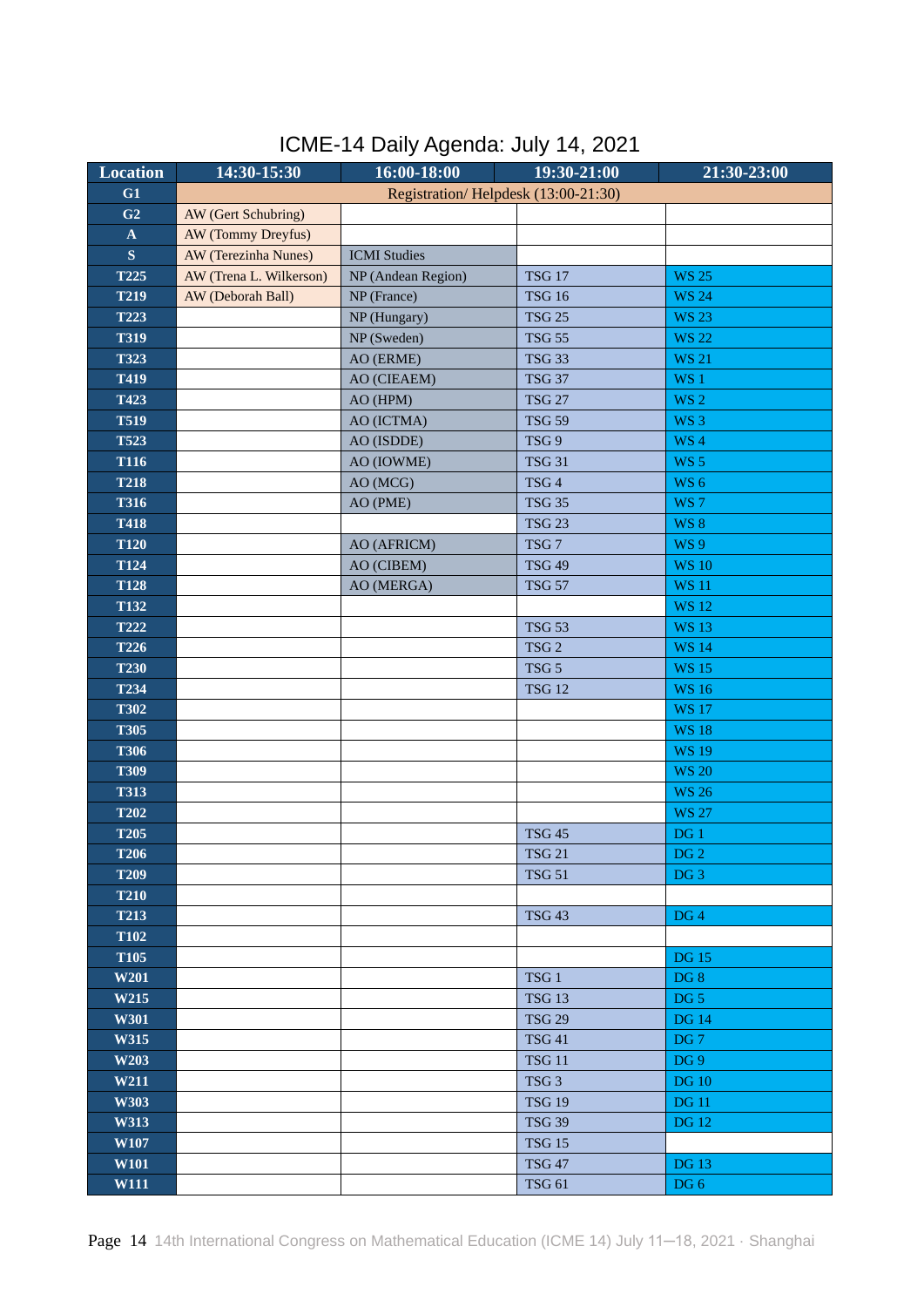| ICME-14 Daily Agenda: July 15, 2021 |                                                                                                                                              |                         |             |  |  |  |  |
|-------------------------------------|----------------------------------------------------------------------------------------------------------------------------------------------|-------------------------|-------------|--|--|--|--|
| <b>Location</b>                     | $14:00 - 16:30$                                                                                                                              | 17:00-18:00             | 19:30-22:30 |  |  |  |  |
| G1                                  | Registration/Helpdesk (12:00-19:30)                                                                                                          |                         |             |  |  |  |  |
| G <sub>2</sub>                      |                                                                                                                                              | PL (Robyn<br>Jorgensen) | <b>CAP</b>  |  |  |  |  |
| $\mathbf{A}$                        | TA13 Forum on Standards of School Mathematics Curriculum in China<br>Mainland                                                                |                         |             |  |  |  |  |
| $\mathbf{s}$                        | TA2 The Making of a 3-D Mathematic Adaptive Learning System                                                                                  |                         |             |  |  |  |  |
| T225                                | TA8 Mathematics Experiment: A Transformation of Mathematics Learning in<br><b>Chinese Primary and Middle Schools</b>                         |                         |             |  |  |  |  |
| <b>T219</b>                         | TA5 From "Telling" to "Showing": A Zhejiang Mathematics Professional<br>Development Model for Novice Teachers' Learning from Master Teachers |                         |             |  |  |  |  |
| T223                                |                                                                                                                                              |                         |             |  |  |  |  |
| <b>T319</b>                         | TA10 How is the Nature of 'Teaching and Learning Mathematics' Changed<br>During the Pandemic in Shanghai?                                    |                         |             |  |  |  |  |
| T323                                | TA12 Mathematical Modeling inside and outside Classrooms                                                                                     |                         |             |  |  |  |  |
| T419                                | TA4 12-year Integrated Mathematics Textbook of Bnup: Promoting Well-<br>rounded Student Development                                          |                         |             |  |  |  |  |
| T423                                | TA9 The Practice of Teaching Improvement from "Comprehending" to<br>"Exploring"                                                              |                         |             |  |  |  |  |
| <b>T519</b>                         |                                                                                                                                              |                         |             |  |  |  |  |
| <b>T523</b>                         | TA7 The Chinese Characteristics of Normal Students Training on Primary<br><b>School Mathematics</b>                                          |                         |             |  |  |  |  |
| <b>T116</b>                         | TA6 Reform and Development of Mathematics Curriculum and Teaching for<br><b>Ethnic Minorities in China</b>                                   |                         |             |  |  |  |  |
| <b>T218</b>                         | TA1 Demonstration and Discussion of a Plane Geometry Lesson: Teaching<br>"Determination and Properties of Parallel Lines" as a Whole         |                         |             |  |  |  |  |
| <b>T316</b>                         | TA11 Chinese Mathematics Curriculum, Teaching and College Entrance<br>Examination                                                            |                         |             |  |  |  |  |
| <b>T418</b>                         | TA3 Domesticating Practice of Primary Mathematics Education in China                                                                         |                         |             |  |  |  |  |
| <b>T120</b>                         |                                                                                                                                              |                         |             |  |  |  |  |
| <b>T124</b><br><b>T128</b>          |                                                                                                                                              |                         |             |  |  |  |  |
| <b>T132</b>                         |                                                                                                                                              |                         |             |  |  |  |  |
| <b>T222</b>                         |                                                                                                                                              |                         |             |  |  |  |  |
| <b>T226</b>                         |                                                                                                                                              |                         |             |  |  |  |  |
| <b>T230</b><br>T234                 |                                                                                                                                              |                         |             |  |  |  |  |
| <b>T302</b>                         |                                                                                                                                              |                         |             |  |  |  |  |
| <b>T305</b>                         |                                                                                                                                              |                         |             |  |  |  |  |
| <b>T306</b>                         |                                                                                                                                              |                         |             |  |  |  |  |
| <b>T309</b><br><b>T313</b>          |                                                                                                                                              |                         |             |  |  |  |  |
| <b>T202</b>                         |                                                                                                                                              |                         |             |  |  |  |  |
| <b>T205</b>                         |                                                                                                                                              |                         |             |  |  |  |  |
| <b>T206</b>                         |                                                                                                                                              |                         |             |  |  |  |  |
| <b>T209</b><br><b>T210</b>          |                                                                                                                                              |                         |             |  |  |  |  |
| <b>T213</b>                         |                                                                                                                                              |                         |             |  |  |  |  |
| <b>T102</b>                         |                                                                                                                                              |                         |             |  |  |  |  |
| <b>T105</b>                         |                                                                                                                                              |                         |             |  |  |  |  |
| W201<br>W215                        |                                                                                                                                              |                         |             |  |  |  |  |
| W301                                |                                                                                                                                              |                         |             |  |  |  |  |
| W315                                |                                                                                                                                              |                         |             |  |  |  |  |
| W203                                |                                                                                                                                              |                         |             |  |  |  |  |
| W211<br>W303                        |                                                                                                                                              |                         |             |  |  |  |  |
| W313                                |                                                                                                                                              |                         |             |  |  |  |  |
| W107                                |                                                                                                                                              |                         |             |  |  |  |  |
| <b>W101</b>                         |                                                                                                                                              |                         |             |  |  |  |  |
| <b>W111</b>                         |                                                                                                                                              |                         |             |  |  |  |  |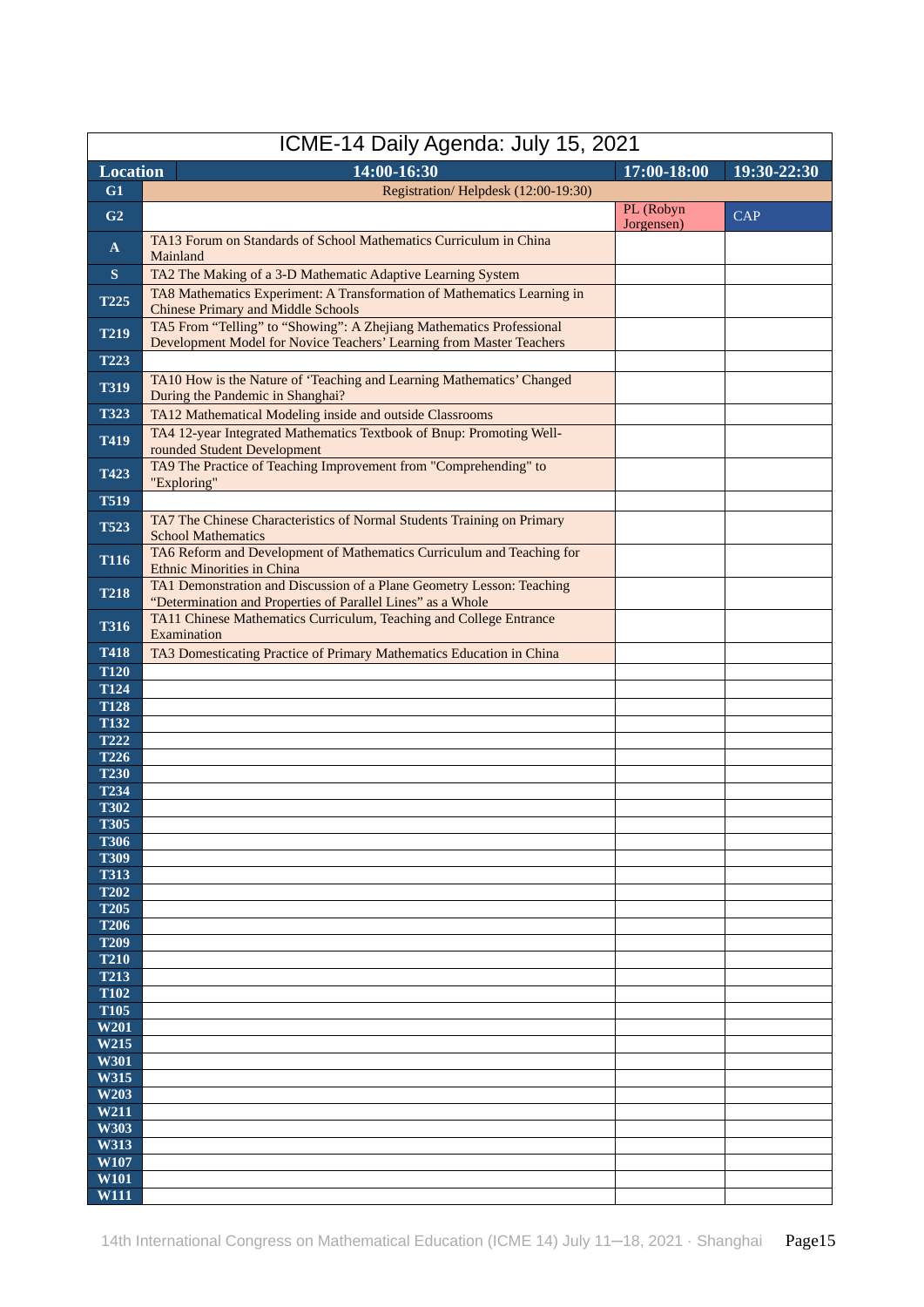| <b>Location</b> | 15:30-16:30              | 17:00-18:00                         | 19:30-21:00            | 21:30-23:00      |
|-----------------|--------------------------|-------------------------------------|------------------------|------------------|
| G1              |                          | Registration/Helpdesk (14:30-21:30) |                        |                  |
| G2              |                          | PL (Mercy Kazima)                   | <b>Plenary Panel 2</b> |                  |
| $\mathbf A$     | IL (Yiming Cao)          |                                     |                        |                  |
| S               | IL (Xinrong Yang)        |                                     |                        |                  |
| T225            | IL (Di Liu)              |                                     |                        | <b>TSG 18</b>    |
| <b>T219</b>     | IL (Takuya Baba)         |                                     |                        | <b>TSG 22</b>    |
| T223            | IL (Nicolas Balacheff)   |                                     |                        | <b>TSG 16</b>    |
| <b>T319</b>     | IL (Kim Beswick)         |                                     |                        | <b>TSG 28</b>    |
| <b>T323</b>     | IL (Jill Brown)          |                                     |                        | <b>TSG 54</b>    |
| T419            | IL (Chew Cheng Meng)     |                                     |                        | <b>TSG 38</b>    |
| T423            | IL (Alison Clark-Wilson) |                                     |                        | <b>TSG 12</b>    |
| <b>T519</b>     | IL (Pietro Di Martino)   |                                     |                        | <b>TSG 34</b>    |
| <b>T523</b>     | IL (Jaguthsing Dindyal)  |                                     |                        | <b>TSG 52</b>    |
| T116            | IL (Ahmad Fauzan)        |                                     |                        | TSG <sub>2</sub> |
| <b>T218</b>     | IL (Keiko Hino)          |                                     |                        | TSG <sub>4</sub> |
| <b>T316</b>     | IL (Roberta Hunter)      |                                     |                        | <b>TSG 26</b>    |
| T418            | IL (Houssam Kasti)       |                                     |                        | <b>TSG 30</b>    |
| <b>T120</b>     |                          |                                     |                        | TSG8             |
| T124            |                          |                                     |                        | <b>TSG 14</b>    |
| <b>T128</b>     |                          |                                     |                        | <b>TSG 58</b>    |
| T132            |                          |                                     |                        | <b>TSG 31</b>    |
| <b>T222</b>     |                          |                                     |                        | <b>TSG 53</b>    |
| T226            |                          |                                     |                        | <b>TSG 25</b>    |
| <b>T230</b>     |                          |                                     |                        | <b>TSG 27</b>    |
| T234            |                          |                                     |                        | <b>TSG 35</b>    |
| <b>T302</b>     |                          |                                     |                        |                  |
| <b>T305</b>     |                          |                                     |                        |                  |
| <b>T306</b>     |                          |                                     |                        |                  |
| <b>T309</b>     |                          |                                     |                        |                  |
| <b>T313</b>     |                          |                                     |                        |                  |
| <b>T202</b>     |                          |                                     |                        |                  |
| <b>T205</b>     |                          |                                     |                        | <b>TSG 60</b>    |
| <b>T206</b>     |                          |                                     |                        | <b>TSG 62</b>    |
| <b>T209</b>     |                          |                                     |                        | <b>TSG 48</b>    |
| <b>T210</b>     |                          |                                     |                        |                  |
| <b>T213</b>     |                          |                                     |                        | <b>TSG 50</b>    |
| <b>T102</b>     |                          |                                     |                        |                  |
| <b>T105</b>     |                          |                                     |                        |                  |
| W201            | IL (Tinne Hoff Kjeldsen) |                                     |                        | <b>TSG 36</b>    |
|                 | IL (Oleksandr            |                                     |                        |                  |
| W215            | Kryzhanovskiy)           |                                     |                        | <b>TSG 42</b>    |
| W301            | IL (Ngan Hoe Lee)        |                                     |                        | TSG <sub>6</sub> |
| W315            | IL (Shuk-kwan Leung)     |                                     |                        | <b>TSG 20</b>    |
| W203            |                          |                                     |                        | <b>TSG 56</b>    |
| W211            | IL (Francis Edward Su)   |                                     |                        | <b>TSG 44</b>    |
| W303            | IL (Anna Chronaki)       |                                     |                        | <b>TSG 32</b>    |
| W313            | IL (Rahim Kouki)         |                                     |                        | <b>TSG 40</b>    |
| W107            | IL (Ladislav Kvasz)      |                                     |                        | <b>TSG 10</b>    |
| W101            |                          |                                     |                        | <b>TSG 46</b>    |
| W111            |                          |                                     |                        | <b>TSG 24</b>    |

## ICME-14 Daily Agenda: July 16, 2021

Page 16 14th International Congress on Mathematical Education (ICME 14) July 11-18, 2021 · Shanghai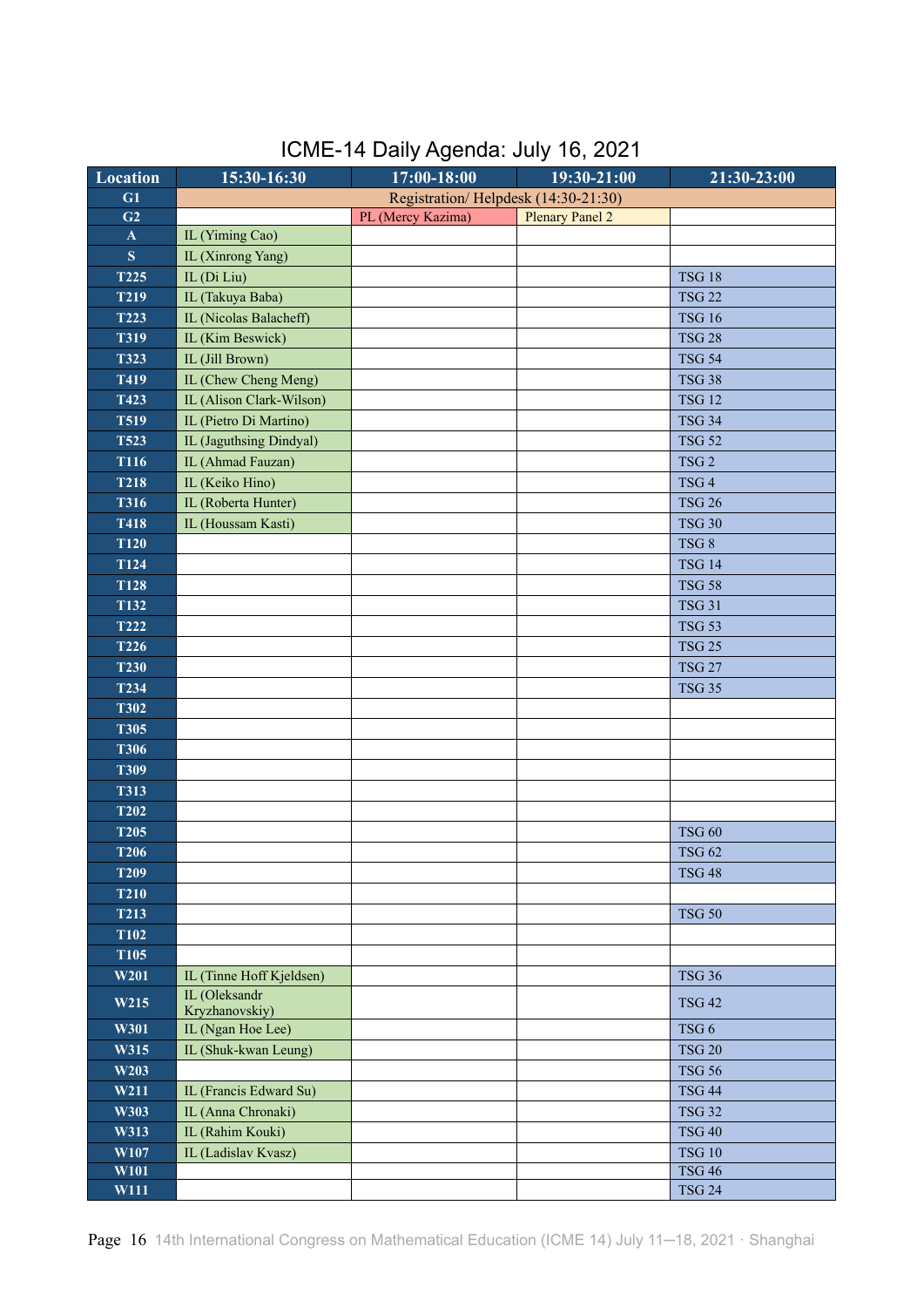| ICME-14 Daily Agenda: July 17, 2021 |  |
|-------------------------------------|--|
|-------------------------------------|--|

| <b>Location</b>            | $13:00-$<br>14:00 | $14:30-$<br>16:30              | 17:00-18:00                               | 19:30-20:15                                        | $20:15 - 21:00$                                        | $21:30-$<br>23:00 |
|----------------------------|-------------------|--------------------------------|-------------------------------------------|----------------------------------------------------|--------------------------------------------------------|-------------------|
| G1                         | Poster            |                                |                                           |                                                    | Registration/Helpdesk (12:00-21:30)                    |                   |
| G2                         |                   |                                |                                           | Interact. with Plen.                               | Interact. with Awardees                                |                   |
|                            |                   |                                |                                           | Lect. (Lingyuan Gu)<br>Interact. with Plen.        | (Gert Schubring)<br>Interact, with Awardees            |                   |
| $\mathbf{A}$               |                   |                                | IL (Lianghuo Fan)                         | Lect. (Cedric Villani)                             | (Tommy Dreyfus)                                        |                   |
| S                          |                   |                                | IL (Zhongru Li)                           | Interact. with Plen.<br>Lect. (Robyn<br>Jorgensen) | <b>Interact.</b> with Awardees<br>(Terezinha Nunes)    |                   |
| <b>T225</b>                |                   | <b>TSG 18</b>                  | IL (Jun Li)                               | Interact. with Plen.<br>Lect. (Mercy Kazima)       | <b>Interact.</b> with Awardees<br>(Trena L. Wilkerson) | <b>TSG 17</b>     |
| <b>T219</b>                |                   | <b>TSG 22</b>                  | IL (Richard Barwell)                      |                                                    | Interact. with Awardees<br>(Deborah Ball)              | <b>TSG 38</b>     |
| T223                       |                   | <b>TSG 16</b>                  | IL (Robert Q. Berry III)                  |                                                    |                                                        | <b>TSG 25</b>     |
| <b>T319</b>                |                   | <b>TSG 28</b>                  | IL (Patricio Felmer)                      |                                                    |                                                        | <b>TSG 55</b>     |
| <b>T323</b>                |                   | <b>TSG 54</b>                  | IL (Claudia Regina Flores)                |                                                    |                                                        | <b>TSG 33</b>     |
| T419                       |                   | <b>TSG 38</b>                  | IL (Rongjin Huang)                        |                                                    |                                                        | <b>TSG 37</b>     |
| T423                       |                   | <b>TSG 12</b>                  | IL (Rachel Lui)                           |                                                    |                                                        | <b>TSG 27</b>     |
| <b>T519</b>                |                   | <b>TSG 34</b>                  | IL (Mirko Maracci)                        |                                                    |                                                        | <b>TSG 59</b>     |
| <b>T523</b>                |                   | <b>TSG 52</b>                  | IL (Salomé Martínez)                      |                                                    |                                                        | TSG 9             |
| T116                       |                   | TSG2                           | IL (Vilma Mesa)<br>IL (Marguerite Miheso- |                                                    |                                                        | <b>TSG 31</b>     |
| <b>T218</b>                |                   | TSG <sub>4</sub>               | O'Connor)                                 |                                                    |                                                        | TSG <sub>5</sub>  |
| <b>T316</b>                |                   | <b>TSG 26</b>                  | IL (Reidar Mosvold)                       |                                                    |                                                        | <b>TSG 35</b>     |
| <b>T418</b>                |                   | <b>TSG 30</b>                  | IL (Nguyen Chi Thanh)                     |                                                    |                                                        | <b>TSG 23</b>     |
| <b>T120</b>                |                   | TSG 8                          |                                           |                                                    |                                                        | TSG <sub>7</sub>  |
| T124                       |                   | <b>TSG 14</b>                  |                                           |                                                    |                                                        | <b>TSG 49</b>     |
| <b>T128</b>                |                   | <b>TSG 58</b>                  |                                           |                                                    |                                                        | <b>TSG 57</b>     |
| T132                       |                   | <b>TSG 59</b>                  |                                           |                                                    |                                                        |                   |
| <b>T222</b><br><b>T226</b> |                   | <b>TSG 49</b><br><b>TSG 33</b> |                                           |                                                    |                                                        | <b>TSG 53</b>     |
| <b>T230</b>                |                   | <b>TSG 37</b>                  |                                           |                                                    |                                                        |                   |
| T234                       |                   | <b>TSG 17</b>                  |                                           |                                                    |                                                        |                   |
| <b>T302</b>                |                   |                                |                                           |                                                    |                                                        |                   |
| <b>T305</b>                |                   |                                |                                           |                                                    |                                                        |                   |
| <b>T306</b>                |                   |                                |                                           |                                                    |                                                        |                   |
| <b>T309</b>                |                   |                                |                                           |                                                    |                                                        |                   |
| <b>T313</b>                |                   |                                |                                           |                                                    |                                                        |                   |
| <b>T202</b>                |                   |                                |                                           |                                                    |                                                        |                   |
| <b>T205</b>                |                   | $\mathrm{TSG}$ 60              |                                           |                                                    |                                                        | <b>TSG 45</b>     |
| <b>T206</b>                |                   | <b>TSG 62</b>                  |                                           |                                                    |                                                        | <b>TSG 21</b>     |
| T <sub>209</sub>           |                   | <b>TSG 48</b>                  |                                           |                                                    |                                                        | <b>TSG 51</b>     |
| <b>T210</b>                |                   |                                |                                           |                                                    |                                                        |                   |
| T213                       |                   | <b>TSG 50</b>                  |                                           |                                                    |                                                        | <b>TSG 43</b>     |
| <b>T102</b>                |                   |                                |                                           |                                                    |                                                        |                   |
| <b>T105</b><br>W201        |                   | <b>TSG 36</b>                  | IL (Núria Planas)                         |                                                    |                                                        | TSG <sub>1</sub>  |
| W215                       |                   | <b>TSG 42</b>                  | IL (Jerome Proulx)                        |                                                    |                                                        | <b>TSG 13</b>     |
| W301                       |                   | TSG <sub>6</sub>               | IL (Ana Isabel Sacristán)                 |                                                    |                                                        | <b>TSG 29</b>     |
| W315                       |                   | <b>TSG 20</b>                  | IL (Marilyn Strutchens)                   |                                                    |                                                        | <b>TSG 41</b>     |
| W203                       |                   | <b>TSG 56</b>                  | IL (Mónica E. Villarreal)                 |                                                    |                                                        | <b>TSG 11</b>     |
| W211                       |                   | <b>TSG 44</b>                  | IL (Michal Yerushalmy)                    |                                                    |                                                        | TSG <sub>3</sub>  |
| W303                       |                   | <b>TSG 32</b>                  | IL (Maisie Gholson)                       |                                                    |                                                        | <b>TSG 19</b>     |
| W313                       |                   | <b>TSG 40</b>                  | IL (Fernand Malonga                       |                                                    |                                                        | <b>TSG 39</b>     |
| W107                       |                   | <b>TSG 10</b>                  | Moungabio)                                |                                                    |                                                        | <b>TSG 15</b>     |
| W101                       |                   | <b>TSG 46</b>                  |                                           |                                                    |                                                        | <b>TSG 47</b>     |
| W111                       |                   | <b>TSG 24</b>                  |                                           |                                                    |                                                        | <b>TSG 61</b>     |